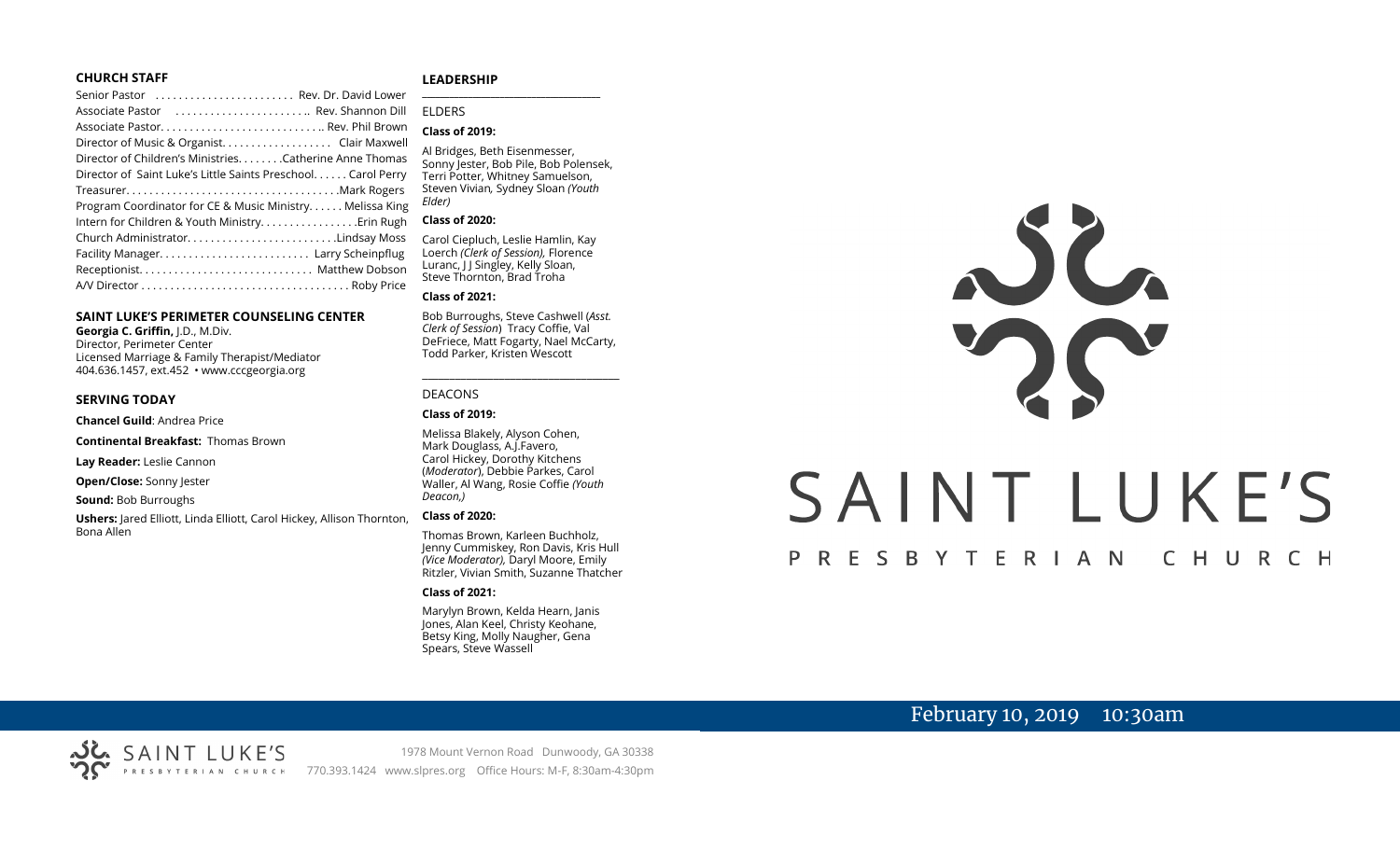

1978 Mount Vernon Road • Dunwoody, Georgia 30338 770.393.1424 • www.slpres.org

## **February 10, 2019**

5th Sunday after Epiphany

#### **Liturgical Color:** Green

*Liturgical colors can orient us to the season of the church year and help to engage the sense of sight in worship. Green is used for all other times not marked by specific festival or season.*

## **SUNDAY SCHEDULE**

8:15am Chapel Communion Service 9:15am Sunday School 10:30am Sanctuary Worship Service *Nursery available at all services and Sunday School.* 

## MISSION

Responding to God's call and empowered by the Holy Spirit, we invite all to join us in knowing, serving, and sharing Jesus Christ here and around the world.

## VISION

To be a beacon of faith, hope, and love– every member an active disciple in Christ's ministry.

## **WELCOME, GUESTS!**

We are delighted you are worshipping with us.

**DURING** the Welcome, please print the requested information on the Friendship Pad and pass the Friendship Pad down the pew.

**AFTER** the worship service, please join us outside the Sanctuary where our Pastors or a church officer will be available to answer questions and provide you with a loaf of freshly-baked bread.

**FOR MORE** information about our programs, ministries or membership, please contact one of our Pastors at 770.393.1424, or visit our website: slpres.org.

## **THAT ALL MAY WORSHIP**

**ASSISTIVE** A hearing loop is accessible by switching hearing aids to T-coil. Also, large print hymnals and back cushions are available. Please contact an usher for further assistance.

**CHILDREN** are a precious part of our church family, and we welcome them in worship. Worship activity sheets and tactile activities are available on the blue Worship Carts in the back of the sanctuary. Each week, children are invited to walk up for an age-appropriate message during "Tell Us Our Story." After that time, they may remain in worship, go to Faithful Friends (K-2nd) or go to child care (PreK and younger).

## **INFORMATION FOR ALL TARTAN TROT SUPPORTERS RACE DAY IS FEBRUARY 23rd!**

## **1 - REGISTER FOR THE RACE**

We need runners! If you are a sponsor, please use the promo code already provided to you by email to take advantage of your complimentary race registrations! It's a perk of being a sponsor. Use them yourself or give them away. You can register here: [https://raceroster.com/events/2019/16889/tartan](https://raceroster.com/events/2019/16889/tartan-trot-5k10k)-trot-5k10k

## **2 - BECOME A SPONSOR OR PAY YOUR PLEDGE**

There is still time to sponsor. Please feel free to do so online through Realm or using a pledge card. If you have already pledged, just a friendly reminder that you may fulfill your pledge online through Realm or you can drop a check off in the collection plate or the church office. Be sure to write "Tartan Trot 2018" in the memo line.

## **3 - VOLUNTEER**

We can't make the Tartan Trot happen without all of the volunteers. We have lots of opportunities outside and inside so please take a look at the sign up to find a spot or we can find one for you....

[https://www.signupgenius.com/go/10C0B4AABAD2BA31](https://www.signupgenius.com/go/10C0B4AABAD2BA31-tartan)-tartan

## **4 - CAKE & PIES**

We are famous in the running world for our awards of baked goods. We need **150+** homemade pies and cakes; and are very grateful to each on of you for your willingness to keep the tradition going. Please sign up at: [https://www.signupgenius.com/go/9040A4AAAAF22A13](https://www.signupgenius.com/go/9040A4AAAAF22A13-2019)-2019

**5 - GIVING BACK: ATHLETIC SHOE RECYCLING -** From the faithful shoes that helped you cross many finish lines to those well-loved or unused sneakers hiding in the back of the closet, it's time to let go and give them a new life. On February 17 - 24th, drop your sneakers (athletic shoes only!) in the designated bins located in the Great Hall and lobby.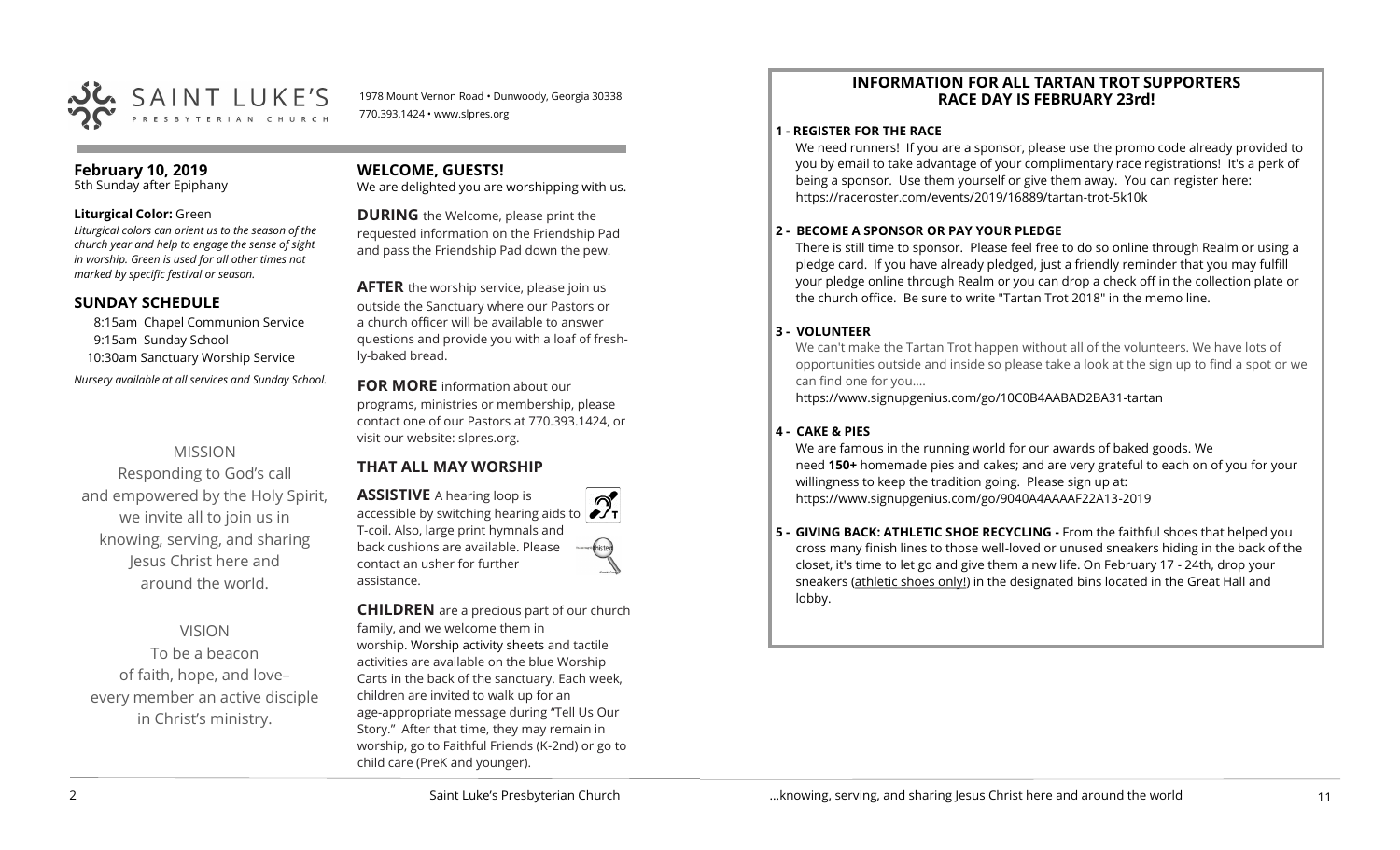## MUSIC MINISTRY

**Clair Maxwell clairmaxwell@slpres.org / 770.393.1424 ext. 227** 

\_\_\_\_\_\_\_\_\_\_\_\_\_\_\_\_\_\_\_\_\_\_\_\_\_\_\_\_\_\_\_\_\_\_\_\_\_\_\_\_\_\_\_\_\_\_\_\_\_\_\_\_\_\_\_\_\_\_\_\_\_\_\_\_\_\_\_\_\_\_\_\_\_\_\_\_\_\_\_\_\_\_\_\_\_\_\_\_

## **YOUTH RECITAL, MARCH 10: CALL FOR PERFORMERS**

Any youth (grades 1 through 12) who play an instrument or sing, and would like to perform a piece/song that they have learned for an audience, are invited to participate in the Saint Luke's Youth Recital on March 10 at noon in the Chapel. Deadline to submit your name, title, composer, and accompanist needed (yes/no) is **Sunday, March 3**. For more information, contact Clair Maxwell at clairmaxwell@slpres.org.

## **CHASTAIN 2019: CALL FOR PERFORMERS**

We are now making preparations for **Chastain at Saint Luke's,** which will be held on Sunday, May 5. Any singers or performers who would like to participate need to let Clair Maxwell, Director of Music Ministry, know by Friday, February 15. All are welcome!

## **In Preparation for Worship**

"Wanna fly? You gotta give up the stuff that weighs you down."

*- Toni Morrison*

## **Gathering Prayer**

**Prelude** Chorale Prelude *Johannes Brahms*

**Chiming of the Hour**

## **Welcome and Announcements**

*If you are new to Saint Luke's today, welcome, we are so glad you are here! We have a gift of fresh bread we would love to give to you as a token of our gratitude. Please introduce yourself after worship to receive your welcome gift.*

*Please take the time now to fill out the Friendship Pads situated at the end of each pew. Write down your names and pass the pad down the pew, so that you may greet your pew neighbors by name and that we may know you are here.*

## **Call to Worship\***

Leader: Christ invites us to make our home in Him, as He makes His home in us.

- **People: Let us build our homes on the rock that is Christ Jesus.**
- Leader: Then the storms of life will not bully or destroy us.
- **People: Let the word of God dwell in us richly, in all wisdom.**

**Opening Hymn #766\*** The Church of Christ Cannot Be Bound

## **Call to Confession\***

Leader: The Lord be with you. **People: And also with you.**  Leader: Let us pray.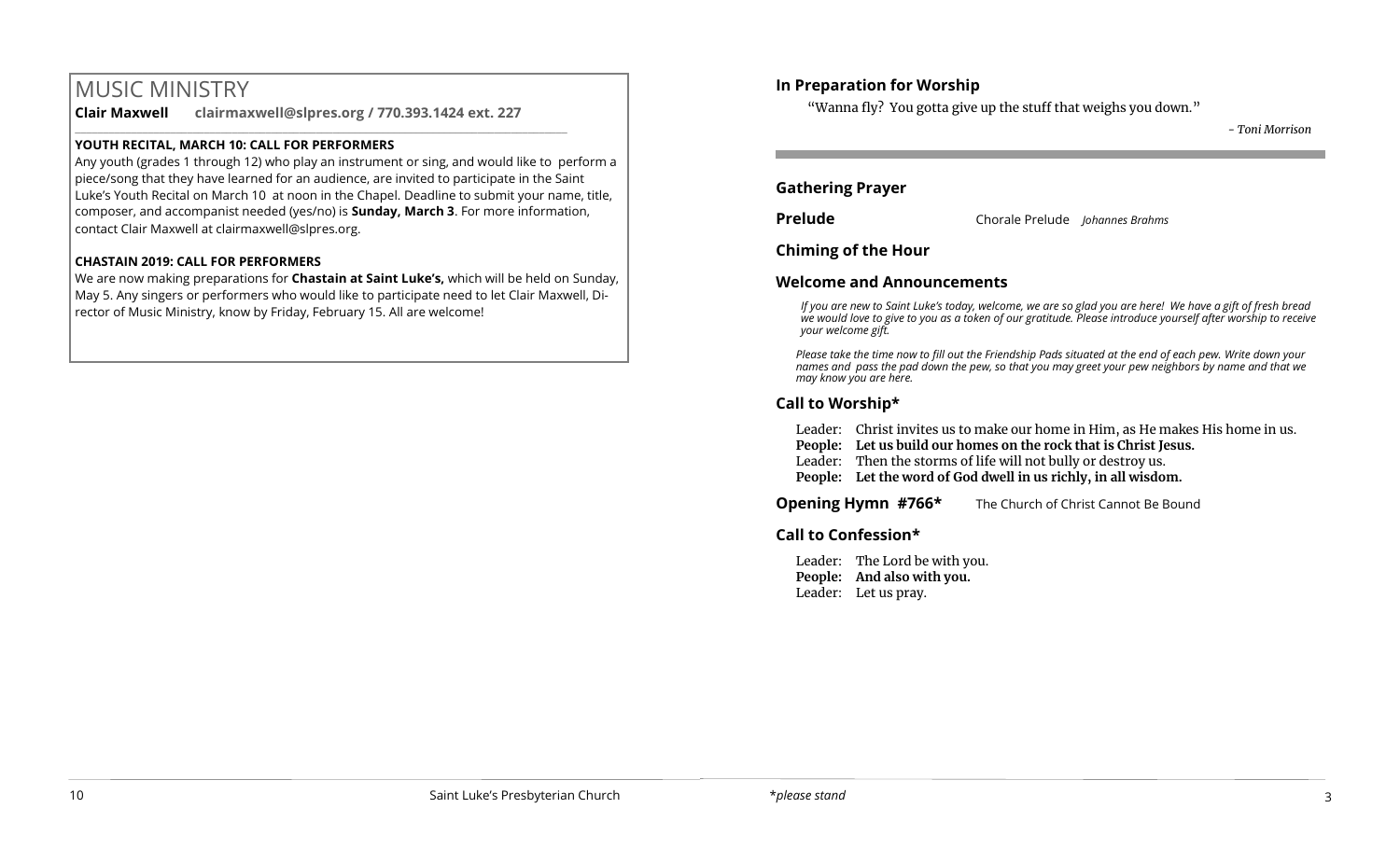## **Prayer of Confession\***

**Merciful God,** 

**There is no distinction among us, for we have all sinned and fallen short of your glory. We have not always kept your words in our hearts and minds, nor taught them to our children continuously. Forgive us, we pray, and give us the gift of your grace, that we may be set right through our faith in Jesus Christ. Hear also the personal confessions on our hearts…** *(Silence is kept for personal reflection.)*

Leader: Lord, in your mercy. **People: Hear our prayer. Amen.**

## **Assurance of Forgiveness\***

## **Song of Praise #673\*** *stanza 3*



## **Passing the Peace of Christ\***

Leader: May the peace of Christ be with you. **People: And also with you.** 

## **Prayer for Illumination Leslie Cannon** Leslie Cannon

**Scripture Reading** Matthew 7:1-14,24-29, *pg. 6 of the New Testament* 

Leader: The Word of the Lord. **People: Thanks be to God.** 

## YOUTH MINISTRY

**Phil Brown philbrown@slpres.org / 770.393.1424 ext. 238** 

#### **FEBRUARY 10**

**Sunday School:** Breakfast out, meet in lobby at 9:15AM; bring money for breakfast. Youth group: We are in full Tartan Trot mode. We will deliver notes to the neighborhood. Parents we need help with this activity. Talk to Erin or Phil. Note delivery 4:00-5:30pm, before it gets dark.

 $\_$  ,  $\_$  ,  $\_$  ,  $\_$  ,  $\_$  ,  $\_$  ,  $\_$  ,  $\_$  ,  $\_$  ,  $\_$  ,  $\_$  ,  $\_$  ,  $\_$  ,  $\_$  ,  $\_$  ,  $\_$  ,  $\_$  ,  $\_$  ,  $\_$  ,  $\_$ 

Also, check your emails or the volunteer tab on the Saint Luke's web site for how you can volunteer to help with Tartan Trot on February 23.

## **FEBRUARY 17**

We will decorate the church 4:30-6:00pM followed by a spirit night at Vintage Pizza to get the Tartan Trot week kicked off right. Bring friends and neighbors for dinner that evening at Vintage Pizza.

## **YOUTH RECITAL, MARCH 10: CALL FOR PERFORMERS**

Any youth (grades 1 through 12) who play an instrument or sing, and would like to perform a piece/song that they have learned for an audience, are invited to participate in the Saint Luke's Youth Recital on March 10 at noon in the Chapel. Deadline to submit your name, title, composer, and accompanist needed (yes/no) is **Sunday, March 3**. For more information, contact Clair Maxwell at clairmaxwell@slpres.org.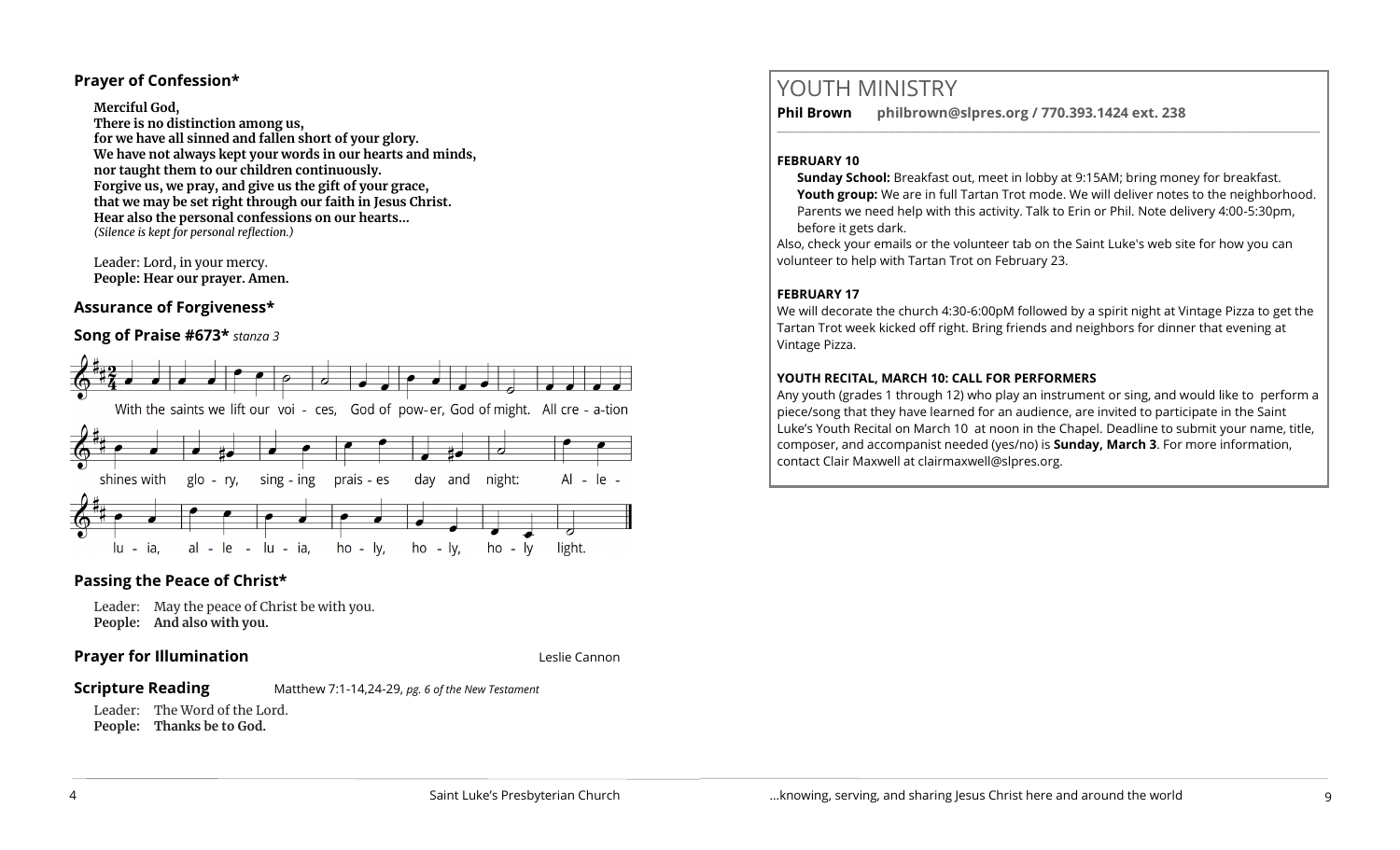# S P L A S H ! CHILDREN'S MINISTRIES

**\_\_\_\_\_\_\_\_\_\_\_\_\_\_\_\_\_\_\_\_\_\_\_\_\_\_\_\_\_\_\_\_\_\_\_\_\_\_\_\_\_\_\_\_\_\_\_\_\_\_\_\_\_\_\_\_\_\_\_\_\_\_\_\_\_\_\_\_\_\_\_\_\_\_\_\_\_\_\_\_\_\_\_\_\_\_\_\_\_\_\_\_\_\_\_\_\_\_\_\_\_\_\_\_\_\_** 

**Catherine Anne Thomas cathomas@slpres.org / 770.393.1424 ext. 228** 

## **ROAR VBS!**

Online registration for ROAR Vacation Bible School will begin on March 1! The drumbeats of our African safari will begin on Monday, June 10 and continue through Thursday, June 13. VBS "in the Saint Luke's village" is for ages 3 (by September 1, 2018) through current 3<sup>rd</sup> grade. Kids in current  $4<sup>th</sup>$  and 5<sup>th</sup> grades will enjoy daily adventures "in the wild" as they serve the community. All kids will discover that "life is wild, God is good". For more information, please contact [cathomas@slpres.org.](mailto:cathomas@slpres.org)

## **YOUTH RECITAL, MARCH 10: CALL FOR PERFORMERS**

Any youth (grades 1 through 12) who play an instrument or sing, and would like to perform a piece/song that they have learned for an audience, are invited to participate in the Saint Luke's Youth Recital on March 10 at noon in the Chapel. Deadline to submit your name, title, composer, and accompanist needed (yes/no) is **Sunday, March 3**. For more information, contact Clair Maxwell at clairmaxwell@slpres.org.

## ADULT MINISTRY

**Shannon Dill shannondill@slpres.org / 770.393.1424 ext. 229** 

## **ADULT SUNDAY SCHOOL**

Individual classes have begun. Please see the website for a full description of each class. (http://slpres.org/program-ministries/adult-ministry/sunday-school)

 $\_$  ,  $\_$  ,  $\_$  ,  $\_$  ,  $\_$  ,  $\_$  ,  $\_$  ,  $\_$  ,  $\_$  ,  $\_$  ,  $\_$  ,  $\_$  ,  $\_$  ,  $\_$  ,  $\_$  ,  $\_$  ,  $\_$  ,  $\_$  ,  $\_$  ,  $\_$ 

Faith Foundations: Room 232 House to House: Room 203 Seasons of the Spirit: Room 231/233 Soul Food: Room 234/236

## **FRIDAY MORNING MEN'S BIBLE STUDY**

Fellowship and Bible study every Friday from 6:40-8am in the Parlor with Dan Joyce.

## **BIBLE STUDY: "WAYFARERS"**

Come join David, Shannon or Phil as this week's preacher leads a study of the scripture for the upcoming Sunday's worship. Meet on Wednesdays at 10am in the church library.

## **Tell Us Our Story Shannon Dill Shannon Dill**

*After Tell Us Our Story, parents may walk children 3 and younger to their classrooms in Sheppard Hall. Pre-K, K and 1st graders may gather in the narthex, make a nametag, and follow your teacher up to The Harbor for Faithful Friends.*

| nthem |  |
|-------|--|
|-------|--|

**Anthem** If You Search with All Your Heart Chancel Choir *Craig Courtney*

If you seek me, you shall find me if you search with all your heart. For I know the plans I have for you, plans for welfare, not of evil, plans for hope and a future.

| Sermon | "Foundations of Grace" | David Lower<br>Armann Fenger |
|--------|------------------------|------------------------------|
|        |                        |                              |

**Hymn #693\*** Though I May Speak

Affirmation of Faith\* Apostles' Creed

**I believe in God, the Father Almighty,**

**Maker of heaven and earth, and in Jesus Christ, his only Son, our Lord; who was conceived by the Holy Ghost, born of the Virgin Mary, suffered under Pontius Pilate; was crucified, dead, and buried; he descended into hell;** 

**the third day he rose again from the dead;**

**He ascended into heaven, and sitteth on the right hand of God the Father Almighty; from thence he shall come to judge the quick and the dead. I believe in the Holy Ghost; the holy catholic Church; the communion of saints; the forgiveness of sins; the resurrection of the body; and the life everlasting. Amen.**

**Prayers of the People and The Lord's Prayer**

**Our Father, who art in heaven, hallowed be thy Name, thy kingdom come, thy will be done, on earth as it is in heaven. Give us this day our daily bread; and forgive us our debts, as we forgive our debtors; and lead us not into temptation, but deliver us from evil. For thine is the kingdom, and the power, and the glory, forever. Amen.**

## **The Offering Invitation**

*Giving is a tangible sign of worship. If you give electronically, there is a blue, laminated, electronic giving card in the pew rack to place in the offering plate as it is passed.*

**Offertory** Offertory *Johannes Brahms*